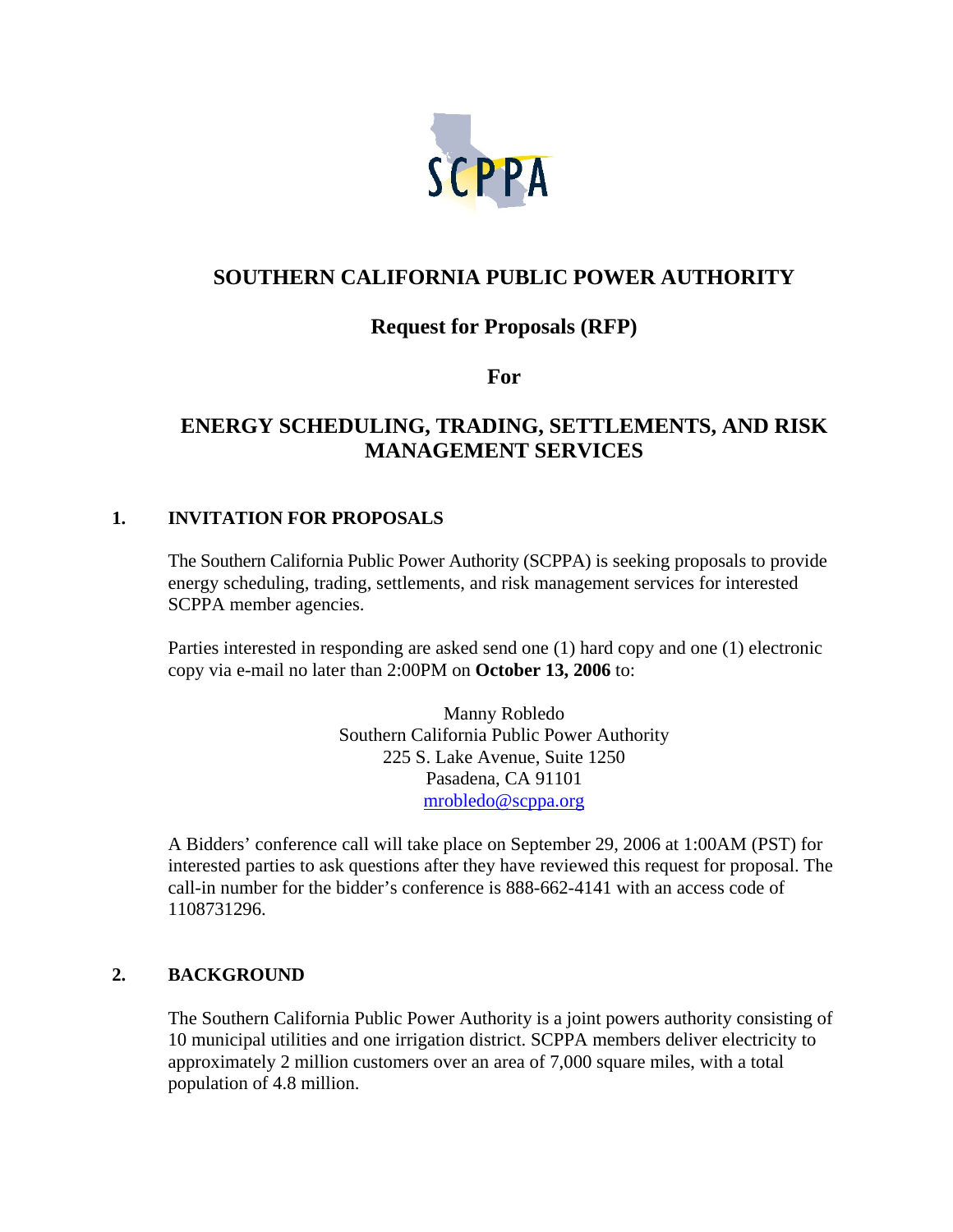The Members include the municipal utilities of the cities of Anaheim, Azusa, Banning, Burbank, Cerritos, Colton, Glendale, Los Angeles, Pasadena, Riverside, Vernon, and the Imperial Irrigation District.

SCPPA was formed in 1980 to finance the acquisition of generation and transmission resources for its members. Currently, SCPPA has three generation projects and three transmission projects, bringing power from Arizona, New Mexico, Utah, and Nevada.

#### **3. SCOPE OF WORK**

SCPPA is seeking proposals for a full range services related to energy (including power and/or natural gas commodity and transportation) portfolio management, scheduling, and settlement as outlined below.

Currently, some SCPPA members are not interested in procuring any of these services, others are interested in a subset of the services, and some members may be interested in the entire suite. It is expected that SCPPA member interest in additional services may grow over time, depending upon the value of proposed services and experience of the participants with the solution provider.

SCPPA is seeking proposals for the following services:

- Same Day Scheduling And Resource Management
- Day Ahead Scheduling And Resource Management
- Joint Resource Scheduling
- Position Management And Asset Optimization
- Forward Procurement and Marketing
- CAISO Settlements
- Bilateral Settlements (Power and/or Natural Gas)
- Credit Risk Management
- Management Reports

A further description of each of the services is included below.

#### **Same Day Scheduling and Resource Management**

These services would be provided on a 7/24 basis. The services would include updating load forecasts, adjusting for resource changes, recommending or executing redispatch or trades to rebalance loads and resources, submitting updated hour ahead (HA) schedules to the CAISO as required, and communicating with power plant resources for any HA or real-time changes or CAISO dispatch instructions. The primary responsibility would be to manage any generation or transmission outages or curtailments that would result in additional power needing to obtained to replace the unavailable capacity. Adjustments may also need to be made to account for inaccurate DA load forecasts. Services may also include marketing of excess resources from over-estimated load forecasts or as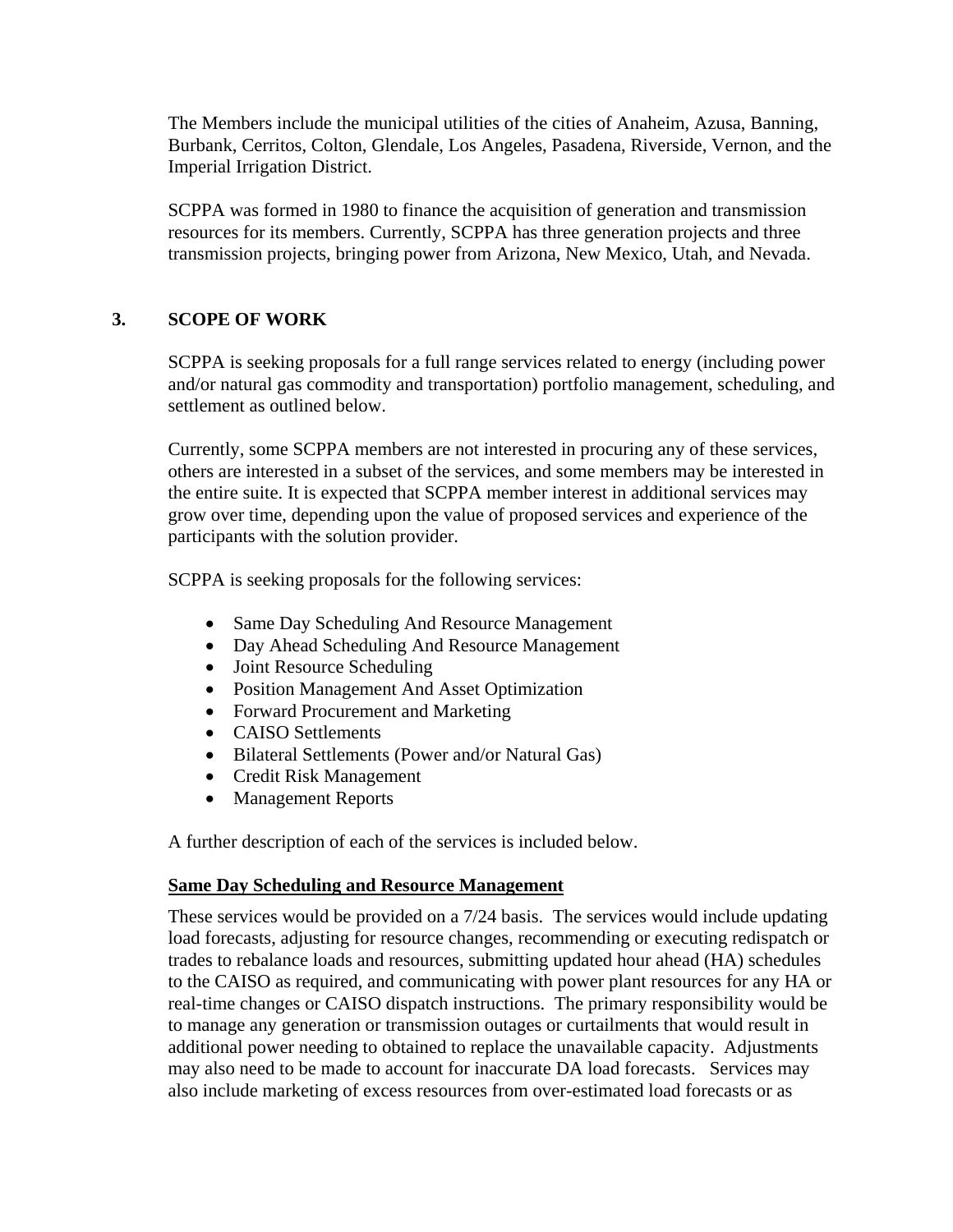market conditions warrant and under established guidelines.

For members with resources participating in CAISO ancillary service (A/S) or supplemental energy markets, these services would include recommending or submitting updated ancillary services and supplemental energy bids. Services would include monitoring and response to CAISO dispatch instructions received through the CAISO's Automated Dispatch System (ADS) system that would be recorded for reference and communicated to the appropriate plant personnel. Appropriate plant response to CAISO instructions would be monitored. Plant outage information would be submitted to the CAISO via the SLIC system.

## **Day Ahead Scheduling and Resource Management**

These services would manage the member's Day-Ahead (DA) scheduling and resource management requirements, including load forecasts, resource availability and dispatch optimization, recommending or executing resource dispatch or trades to balance loads and resources, submitting DA schedules to the CAISO and other transmission operators (e.g. LADWP, BPA, and WAPA) as required, and performing tagging functions. The DA services would include matching obligations and resources to submit appropriate schedules to the CAISO and provide the least cost resources to serve load obligations. Marketing of excess generation and transmission resources would be required as market conditions warrant and under established guidelines.

For members with resources participating in CAISO ancillary service (A/S) or supplemental energy markets, these services would include recommending or submitting ancillary services and supplemental energy bids in the CAISO DA markets, marketing of excess generation resources, and submitted of generator outage information to the CAISO via the SLIC system.

#### **Joint Resource Scheduling**

SCPPA members own or have contractual rights to the output of various power generation resources. The CAISO requires that these resources be scheduled into the CAISO markets as a single resource, which then must be allocated to the various members according to their respective contract shares. This service would entail scheduling the joint resources into the CAISO, managing real-time resource changes, and allocating costs to the members based on participation ownership.

#### **Position Management and Asset Optimization**

This would extend the above DA/RT resource management from a more restricted DA/RT perspective to a more active strategic marketing perspective. The services would be to define an optimal bidding strategy for generation resources and to identify longer term opportunity to optimize energy and ancillary service resources. This would entail agreeing on asset models, assumptions, constraints, and market parameters to determine a forward strategy that is adjusted on a periodic (daily or weekly) basis to account for market dynamics.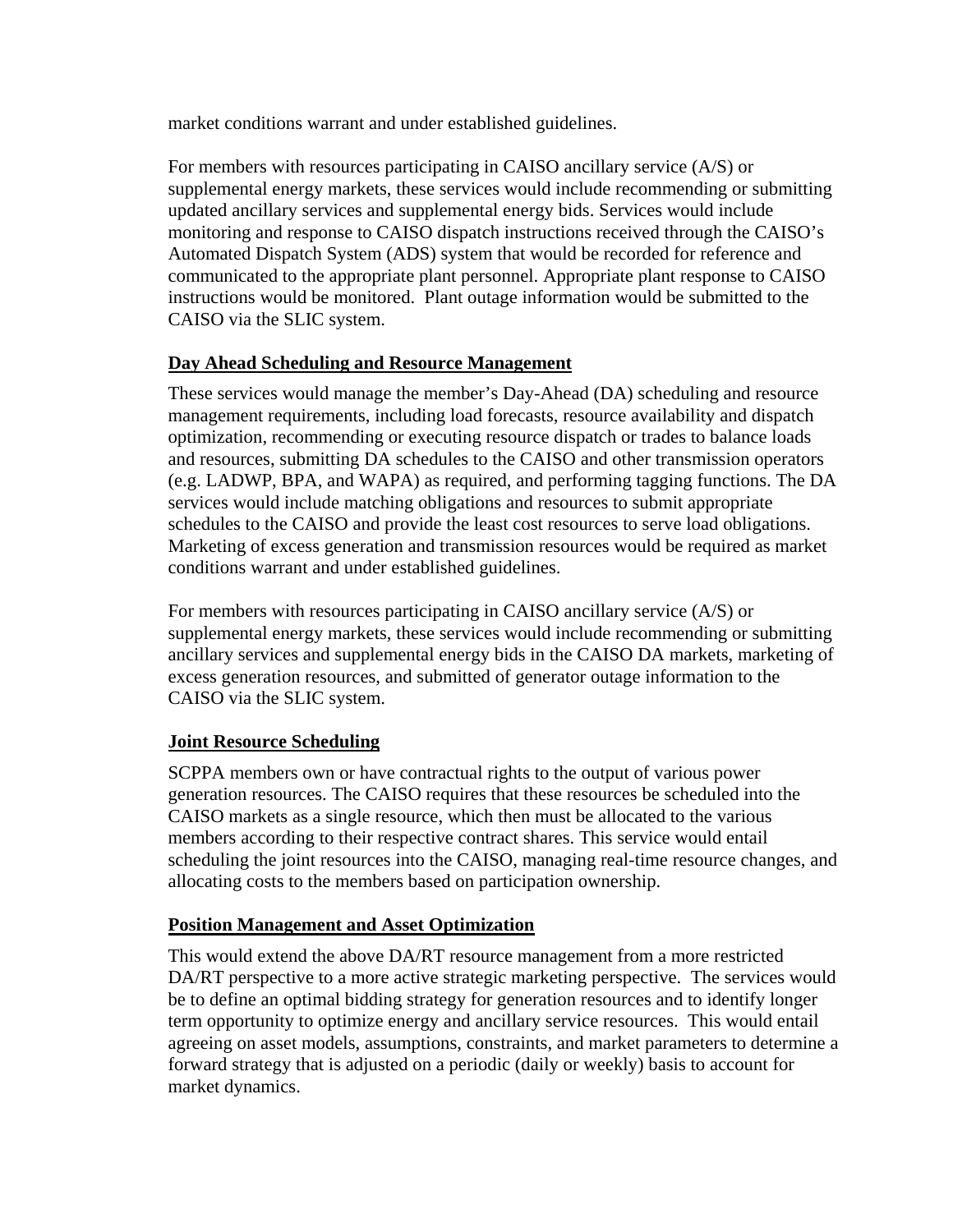## **Forward Procurement and Marketing**

These services would support longer term strategies to fulfill hedging plans, supply longterm obligations, or capture forward value from assets, including forward energy (power and/or natural gas) procurement and marketing of excess energy. The transaction environment must comply with best practices in risk management and risk control. All transactions would conform to individual member risk policies and credit management practices.

## **CAISO Settlements**

These services would provide trade date plus 2 estimates for most CAISO charge types, daily and monthly settlement statement processing, identification of variance between estimates and statements, dispute resolution management support, and accounting reports.

#### **Bilateral Settlements**

These services would provide counterparty checkout, verification, and dispute resolution. Bilateral settlements could be provided for power and/or natural gas counterparties.

## **Credit Risk Management**

These services would provide evaluation of counterparty's credit worthiness and make recommendations for credit approval and limits. Services would also include periodic reviews of counterparty credit, monitoring of counterparty limits based on forward transactions, and identification of any counterparty limit violations.

#### **Management Reports**

These services would provide pre-defined and ad hoc reports to identify all aspects of energy transactions. Typical reports would include: position report, transaction summary, daily Value-at-Risk, Cash-Flow-at-Risk, counterparty credit limit monitoring, and index and basis forward prices.

SCPPA member service areas and asset ownership range from a very large municipality to very small municipalities. To the extent pricing is dependent on the MW level of generation and/or transmission capacity and/or load served, please indicate this information in your pricing.

SCPPA recognizes that proposals are based on the general guidelines outlined in this RFP and specific assets and requirements may result in adjustments to the proposed pricing. SCPPA is interested in discovering the vendor's capabilities and pricing to make an informed decision and proceed to more specific negotiations. Pricing should be made based on good faith estimates of the requirements defined in this RFP.

SCPPA and/or SCPPA members in purchasing the services pursuant to this RFP may discuss and transact collectively or individually with interested partiers to better deine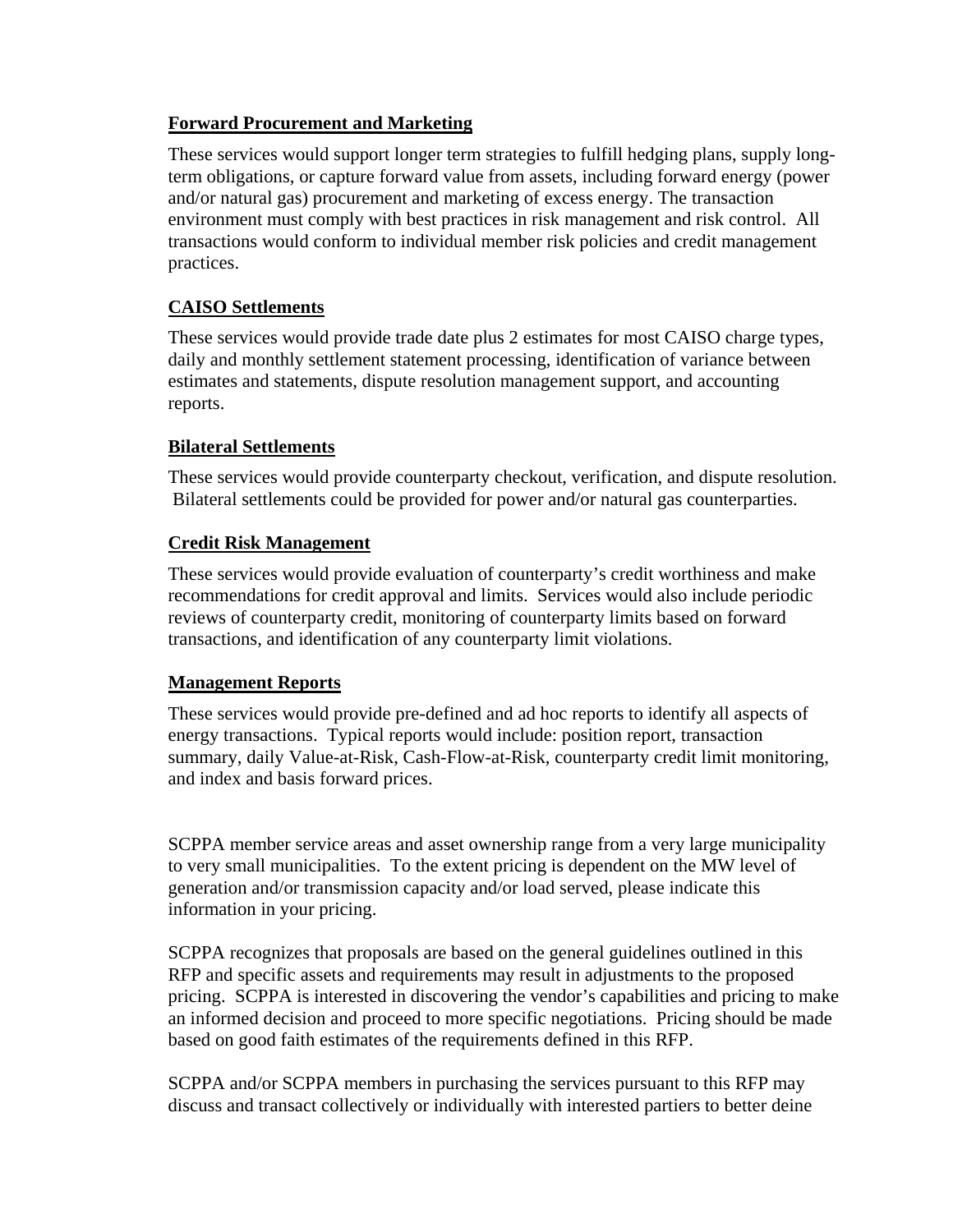products and services that interest them.

SCPPA anticipates entering into a one year contract with a 90 day notice requirement to renew. The proposal should include a pro forma contract with standard terms and conditions. If there are recommended performance incentives or penalties, please provide a description and short examples.

## **4. EVALUATION PROCEDURES AND CRITERIA**

The competitive selection evaluation criteria are as follows:

- A) Service Provider's Experience 20% Demonstrated ability to perform the Scope of Work
- B) Breath of Services Offer 20% Range of services offered and flexibility of service arrangement
- C) Public Power Client References 20% Proven experience effectively providing service to public power agencies
- D) Economic Benefit 40% The overall value proposition and economic benefit (price and quality of services) to SCPPA members

## **5. CONTENTS OF PROPOSAL**

Proposals must include but need not be limited to the following information:

- A) Company background, relevant experience, approach, and client references
- B) Proposed services, value provided to client, and pricing structure. Because SCPPA members are of different size in terms of loads and assets to be managed, may be interested in different subsets of the services listed under the Scope of Work, and some members may have more assets to be considered for a given service (e.g., those with participating generators versus those without), the proposal should include sufficient details and flexibility to allow individual members the ability to select the desired services and determine their associated member-specific cost.
- C) Flexibility in services provided and ability to retain additional services through time
- D) Proposed implementation methodology, communications and technology systems or protocols, and timeline
- E) Proposed pro forma contract with standard terms and conditions.
- F) Description of Company's CAISO MRTU market readiness plans and commitment to serving both a pre-MRTU and post-MRTU CAISO market environment
- G) Identified expectations from customer including requirements definition, strategy refinement, and staffing requirements to support implementation methodology